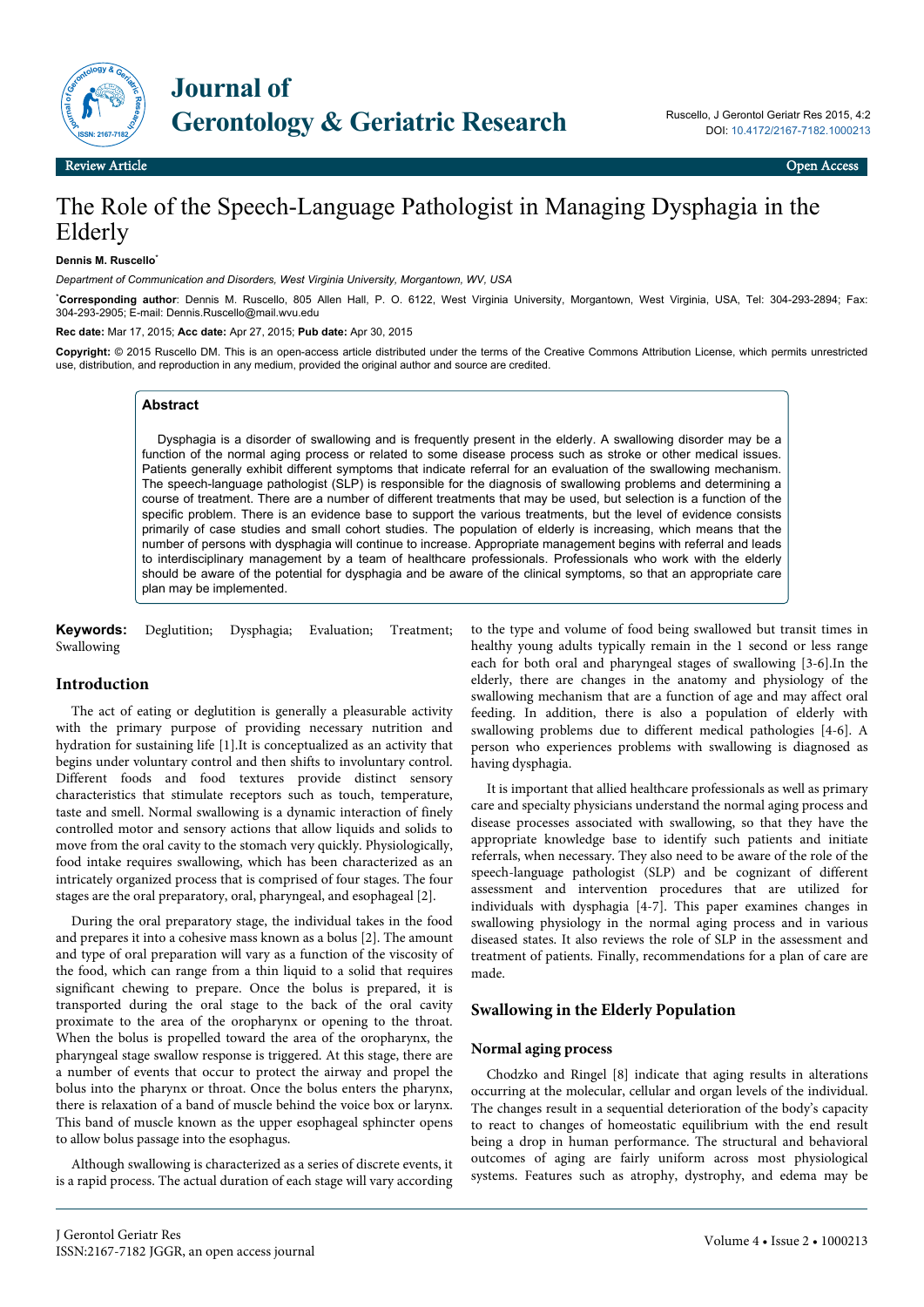#### Page 2 of 7

noted and often signal morphological changes like reduced elasticity and demyelination. The end result is that aging organ systems show slower response times, and decreases in strength, stability, coordination and stamina. For instance, vision and hearing are two of the more common sensory systems that show decline with age but can be corrected in many cases through the use of corrective lenses or assistive listening devices such as hearing aids.

# **Swallowing mechanism change with age**

Different authors [1-6] have summarized the effects of aging on the act of swallowing and indicate that healthy individuals 65 and older show changes in swallowing that may be attributed to age alone. There are reported changes in sensation, movement and bone composition. For example, the sensory characteristics of taste, touch, and smell are diminished and can adversely affect food intake. In addition, there is documented loss of oral muscle strength secondary to alterations in muscle mass and contractility. Certain anatomical structures such as the cartilage of the larynx and hyoid bone undergo ossification.

Data [1,6] reported to date indicate that there are corresponding subtle changes in swallowing physiology. For instance, swallow duration or the speed of swallowing a bolus increases slightly with age but remains within the range of normal transit times. The elderly also require additional jaw strokes to prepare foods that require mastication. Chewing is likewise influenced by dental status, since extended chewing times in some patients are often associated with illfitting dentures or an edentulous state. Bolus residue in the oral cavity and pharynx increases slightly with age but is eventually cleared without problem. Research has also found that the elderly cannot maintain lingual isometric tasks at particular levels when compared with younger individuals. Collectively, these changes in anatomy and physiology can have an impact on the community dweller's swallowing skills, particularly if they have a temporary illness or are under conditions of stress [4]. Sura et al. [9] report a 37.6% prevalence of swallowing problems/complaints in a group of 65–94-year-old community dwelling adults. The authors also indicated that 5.2% of the respondents reported placement of a feeding tube at some time in life, and 12.9% reported using nutritional supplements to achieve satisfactory daily caloric intake.

# **Disease onset dysphagia**

Often times, individuals incur a specific medical problem and a swallowing disorder is part of the medical problem. The etiologic categories of dysphagia in the elderly include neurologic disease, head/ neck cancers, esophageal disorders, respiratory, and iatrogenic disorders [10-12]. Figure 1 presents the general categories and examples within each of the categories. The most frequent causative agents across the categories as reported in the literature are neurologic and oncologic. Reviews of the literature indicate that some patients with nonprogressive brain disease and those with neurodegenerative brain disease present are at risk for malnutrition [9,12].Statistical percentages of affected patients indicated a range of 15% to 20% in the different samples that were examined. The presence of malnutrition is associated with higher morbidity and mortality due to a number of factors such as a reduced immune response, diminished capability to recuperate from illness and wound healing, limited respiratory effort and overall muscle strength.

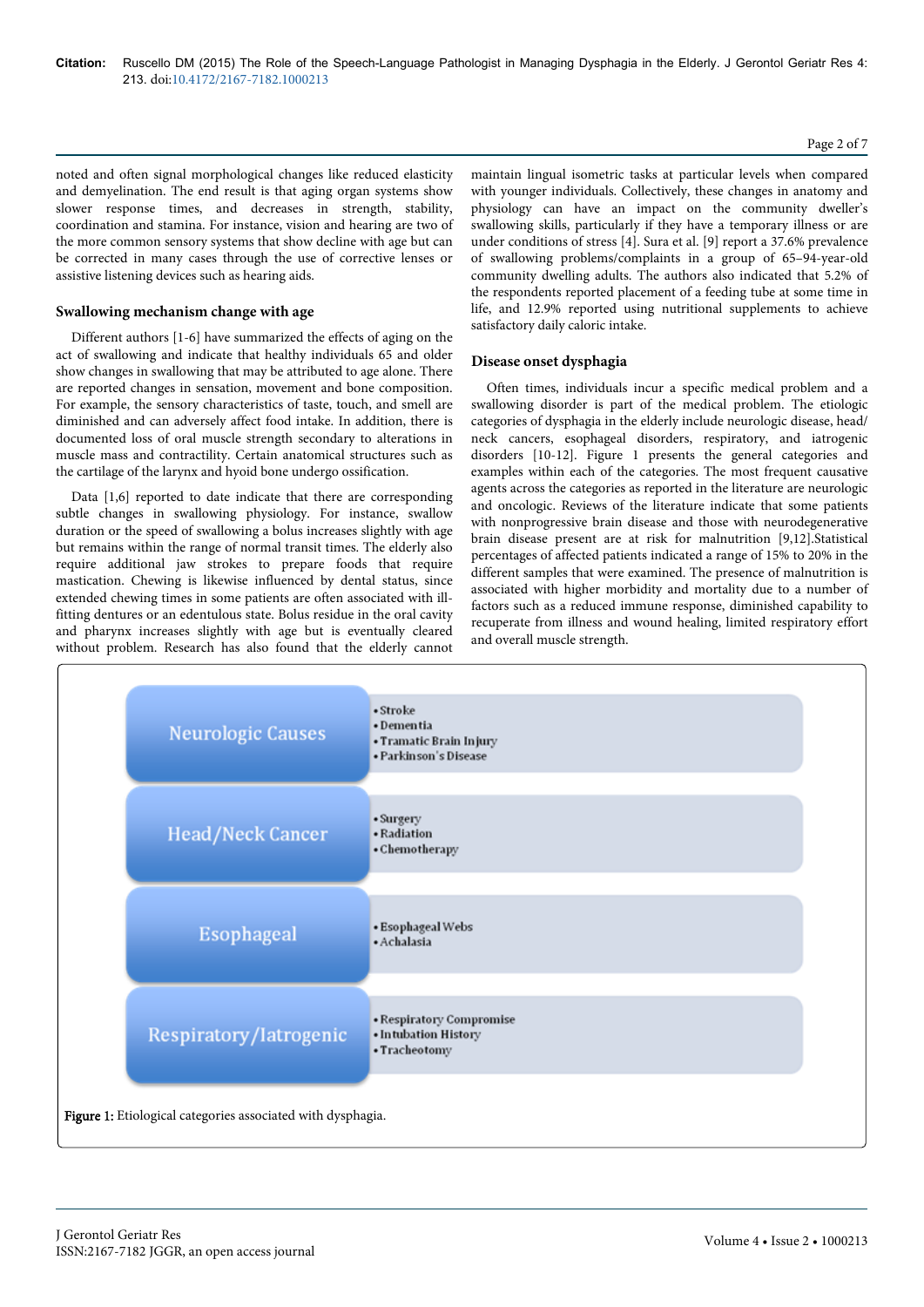# Page 3 of 7

# **Symptoms of swallowing disorders**

When the act of swallowing is disrupted at any stage, the individual presents with dysphagia [4-6].The signs of dysphagia may manifest in certain anatomical areas such as the oral cavity, pharynx, larynx, and/or esophagus [2].The signs or symptoms are indicative of some underlying condition. For example, malnutrition and aspiration pneumonia are frequent symptoms of the elderly diagnosed with dysphagia [9]. While malnutrition and aspiration pneumonia are major symptoms of dysphagia, there are other more subtle problems that should alert healthcare specialists to the possible presence of dysphagia [6]. For instance, patients may report behaviors before or after meals such as choking, coughing and excessive throat clearing, which may be symptomatic as are reports of food "stuck in the throat or chest" (globus) or the avoidance of eating a particular food texture. Reported histories of different problems such as pulmonary infection or weight loss are also potential indicators that may suggest the presence of dysphagia. A list of potential symptoms is summarized in Figure 2.



Figure 2: Symptoms that are suggestive of dysphagia.

Clinical observation of a patient while eating is an important component of determining the need for referral. Professionals need to be mindful of the fact that the clinical markers of dysphagia can be somewhat variable across geriatric patients [12,13]. A patient may exhibit fluctuating symptoms over time, which suggests repeat observations can be very helpful, if a problem is suspect. Often times, observing the patient at mealtime to monitor swallowing is the initial step in the referral process. There are a number of clinical signs that should alert healthcare professionals to the presence of a swallowing disorder. For instance, significantly extended mealtimes or prolonged chewing, food residue remaining in the oral cavity, nasal reflux of food through the nose, excessive drooling during a meal, and/or changes in quality of the voice such as a gurgly voice quality following a meal are potential signs. Other symptoms may be harder to associate with dysphagia like observable changes in respiration, food refusal or limited food intake, and avoidance of certain food textures. Note that the symptoms discussed are suggestive of dysphagia and indicate the need for a referral [4,5].The SLP is the healthcare professional who possesses the knowledge and skills necessary to diagnose and treat individuals with dysphagia [4,7].SLPs are generally part of a healthcare team employed in hospitals, skilled nursing facilities, rehabilitation

settings and various community-based clinics and home health organizations.

# **Assessment of swallowing disorders**

Generally, the first step in the assessment process for the SLP is to conduct a clinical examination of swallowing, which is also known as a bedside examination [6].It is a screening process that allows the collection of patient performance data. The main components of this assessment are the collection of a patient's medical history, an assessment of the structure and function of the swallowing mechanism, and observing the patient's swallowing with different food viscosities and quantities. Logemann [6] states that the clinical examination provides information that enables the SLP to answer certain questions and identify the need for further testing. The pertinent diagnostic information includes: (1) recognizing the causal factor(s) that explains the swallowing disorder, (2) developing a tentative hypothesis that describes the swallowing disorder, (3) formulating a provisional treatment plan, (4) identifying any issues that would indicate additional testing, and (5) determining if the patient can tolerate further testing. The clinical examination furnishes important information and in some cases, the SLP can clear a patient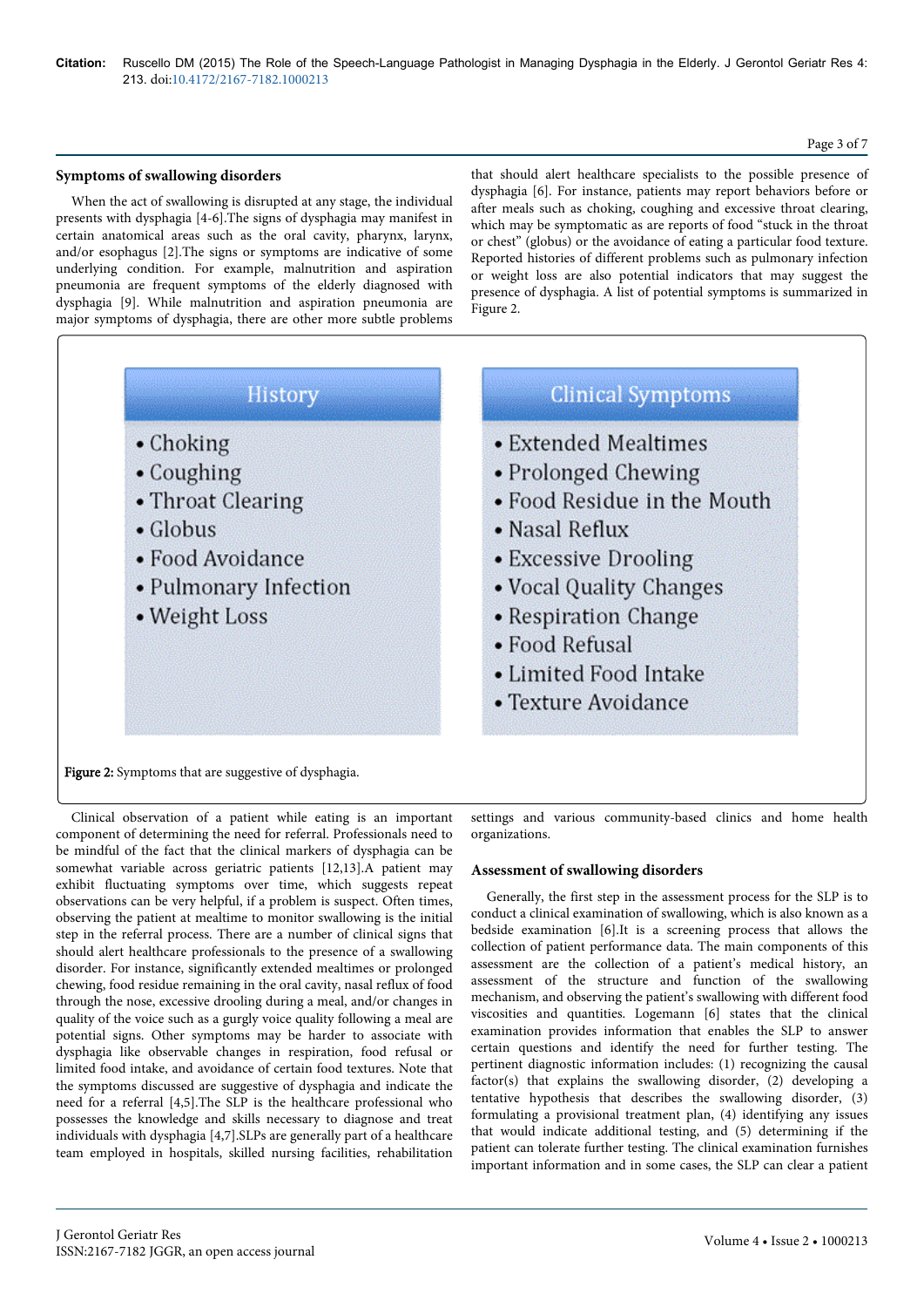for oral feeding, recommend modifications in the diet, and/or recommend a particular treatment.

In other cases, the performance of the patient during the screening indicates the need for more comprehensive testing, since some problems such as silent aspiration cannot be detected. Instrumental testing allows direct observation of the anatomy and physiology of those structures that are involved in the swallowing process [2,3]. In particular, observation of functional elements such as the pharyngeal phase and esophageal stages of swallowing cannot be observed during the clinical examination. The most commonly used instrumental procedures are video fluorography and flexible endoscopy. Video fluorography also known as a modified barium swallow study (MBSS) provides a video X-ray image of the upper digestive tract, while a patient is ingesting different quantities of various food textures that have been placed in a barium contrast. This test enables the SLP to assess the patient's swallow physiology and identify any problems that may present with the swallow. Instrumental testing also permits the SLP to assess compensatory feeding strategies and make recommendations for treatment. The flexible endoscopy procedure is generally referred to as fiber optic endoscopic evaluation of swallowing (FEES) and involves passing an endoscope via the naris into the nasopharynx. The SLP positions the scope and observes the patient's swallowing.

Each of the instrumental procedures has advantages and disadvantages [5]. The MBSS furnishes the examiner with a more complete picture of swallowing anatomy/physiology that may include structures from the lips to the stomach, while FEES allows visualization of the pharynx (throat) only. The entire swallowing event is available through the MBSS but is limited with FEES. The SLP can observe events in the pharynx before and after the swallow, but cannot observe the actual moment of swallowing due to reflection of the scope, which is known as the "whiteout" effect. If a patient is aspirating some food consistency, it can be seen during the swallow when undergoing an MBSS, but it cannot with FEES. The examiner would, however, be able to observe aspiration before or after the swallow with the FEES procedure. It is also to be noted that FEES is more portable and can be used with patients who are unable to tolerate placement in the radiation suite. Finally, the MBSS is a procedure that utilizes radiation, thus limiting the duration of the procedure; however, FEES can be used on a more frequent basis without the risk of radiation over exposure.

# **Treatment of swallowing disorders**

When a patient is diagnosed with a swallowing disorder, treatment is designed to improve food flow and/or swallowing physiology, so that the patient may receive adequate oral nutrition and hydration to sustain life [9].The SLP summarizes the results of the assessment and makes recommendations to the patient's physician who will then approve a course of action. Initially, some patients may receive nutrition and hydration through some type of non oral means like a nasogastric tube or a gastrostomy. If swallowing skills improve, the patient can then be transitioned to oral feeding; however, in some cases the patient does not recover adequate function and is fed primarily through non oral means. When swallowing treatment is recommended, the SLP may employ different treatments that include: (1) compensatory strategies, (2) sensory stimulation techniques, (3) swallowing maneuvers, and (4) direct therapy exercise with or without supplementary techniques [4-6].

# **Compensatory strategies**

Compensatory strategies are techniques that are used to manage food flow and minimize the patient's symptoms such as the aspiration of food. Compensatory strategies do not restore function but rather assist the person in creating a safer feeding environment [13].There are a number of different strategies that include: (1) changes in head or body posture that alter the dimensions of the pharynx thus changing food flow; (2) adjusting the amount of food and pacing the presentation of food to the patient; (3) modifying the thickness or thinness of food; and (4) introducing some type of fabricated oral prosthesis.

Some patients can benefit from the use of different postural techniques [13,14].For instance, the chin down or chin tuck position is used very frequently. Food is introduced and the patient then moves the head down with the chin in contact with the neck during a swallow. This position is useful for a number of different problems, because it acts to change the relationships among the different pharyngeal structures. It is also very easy for the patient to learn with only a minimum of verbal cueing and practice needed. Postural strategies are often used on a short-term basis, because some patients regain function, while others benefit from direct therapy procedures and use the postural techniques in transition.

Adjusting the amount or volume of food per swallow can benefit some individuals with swallowing disorders [15].A larger or smaller bolus may be of benefit, because it may facilitate a more effectual swallow. Similarly, pacing can be beneficial for some patients. For instance, slowing down food intake can help a patient better prepare the food for swallowing and also assist in clearing the food after the swallow has triggered. The use of certain food consistencies and the elimination of others are used very frequently. According to Logemann, [6] food consistency changes should be used as a last resort, because many patients experience problems when certain food consistencies are eliminated. That is, the sensory change in a food or certain foods is not appealing to many patients; consequently, there is poor patient compliance. For example, thickened water is a sensory experience that is not very appealing to some who experience problems with thin liquids. Finally, prosthetic devices can be constructed and used to improve swallowing skills [16].These are oralbased appliances that are fabricated by a prosthodontist. Prostheses are used with patients who have oral tissue loss due to different cancers or present with significant neurological deficits of the tongue or soft palate.

# **Sensory stimulation techniques**

Enhancement techniques are used to heighten incoming sensory information and facilitate a more efficient swallow [6].They can be incorporated into actual eating contexts or used as adjunct techniques to improve swallowing skills. For instance, some very basic therapeutic techniques include placing downward pressure on a spoon when introducing a bolus and/or altering the bolus along the dimensions of taste, temperature, viscosity and volume. Another frequently employed enhancement technique is thermal tactile stimulation [17,18].This treatment technique involves stimulating the posterior portion of the oral cavity and back of the throat with a laryngeal mirror or swab that has been chilled in order to improve the pharyngeal swallow.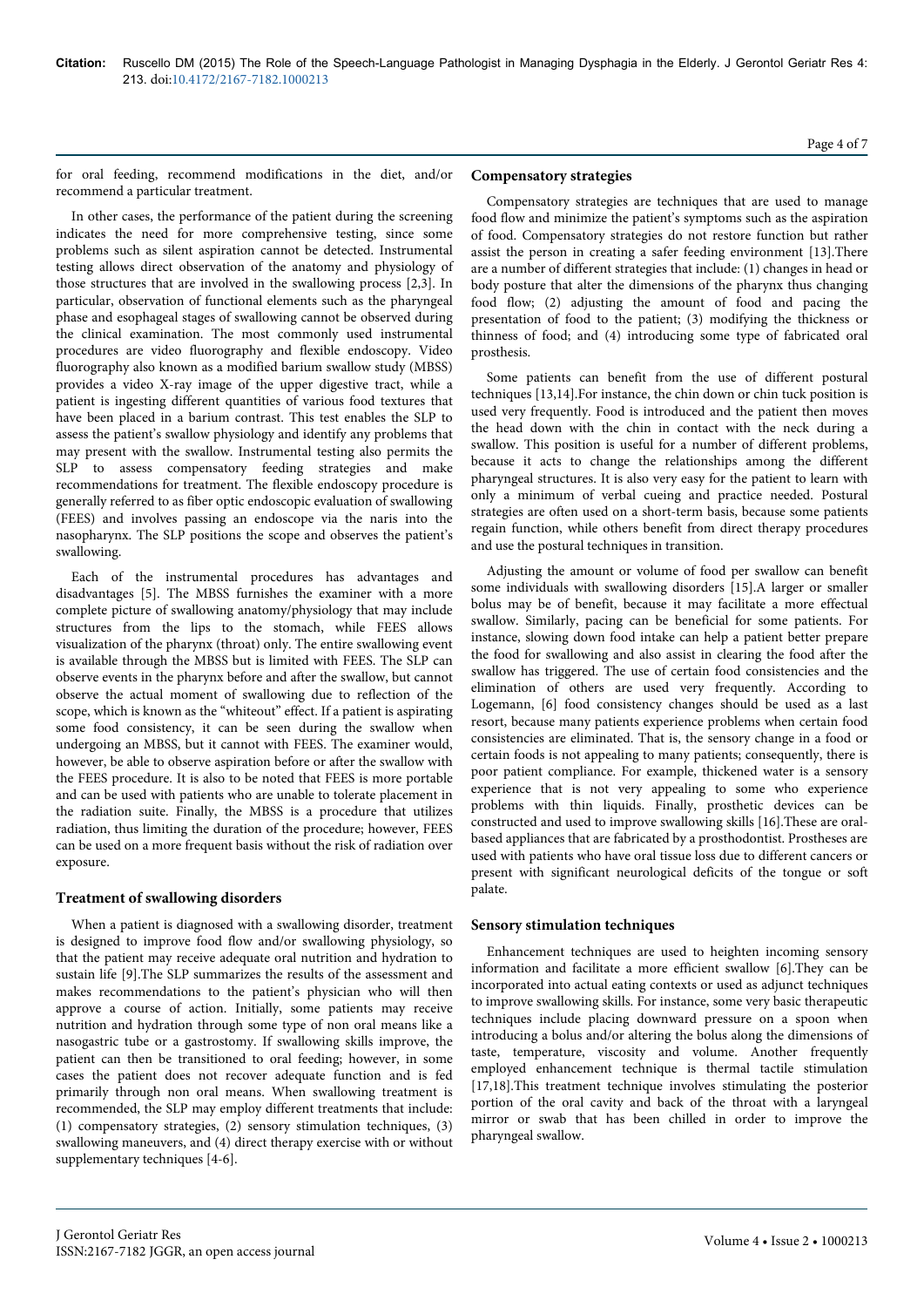### **Swallow maneuvers**

Swallow maneuvers are variations of normal swallowing that are designed to assist in creating an effective and safe swallow [19,20].They are frequently employed on a short-term basis and gradually eliminated as the patient's swallowing skills improve. Maneuvers include the supraglottic, and super supraglottic swallows the Mendelsohn procedure and the effortful or hard swallow. Each addresses a different aspect of swallow dysfunction. For instance, the supraglottic and super supraglottic swallows require patients to hold their breath before saliva swallows or food intake. The maneuvers act to facilitate closure of the vocal folds. The implication is that the breath holding maneuvers will aid in preventing the aspiration of food into the lungs. The Mendelsohn is utilized to improve function of the upper esophageal sphincter, while the effortful swallow is used to enhance swallow force thus improving the clearance of food and minimizing residue in the pharynx.

# **Direct exercise programs**

Direct exercise programs aim to improve swallow physiology through some form of exercise that focuses of a specific swallow subsystem or general swallow function [5,6].There are a number of different techniques or programs that use muscle-training regimens. Some of those reported in the literature are lingual resistance, Masako, Shaker/head-lift, EMST (expiratory muscle strength training), and MDTP (McNeill dysphagia therapy program) [21-27].Lingual resistance training introduces exercise to increase tongue strength through an exercise known as a tongue press. The patient is instructed to press the tongue against the roof of mouth with the repetitions and pressure of the tongue in contact with the roof of the mouth varied. This is a type of isometric exercise that is used to build strength via muscular tension. Physiologically, isometrics involve muscle exercises that do not change the length of a specific muscle or muscle group. The results of several studies suggest that tongue strength can be improved with a corresponding improvement in swallowing skills [21,22]. The Masako or tongue holding technique is used in exercise programs to improve strength and range of motion of the glossopharyngeus, which is a portion of the superior constrictor muscle [23].

The Shaker/head lift is an exercise program for improving laryngeal elevation and upper esophageal sphincter function (UES) by strengthening the muscle groups that are involved in UES function [24].The patient lies on her/his back and raises the head using both exercise repetition and sustained elevation to improve muscular strength. The EMST program was developed to strengthen the respiratory muscles of expiration, and a review conducted by Laciuga et al. [25] indicates that there is some preliminary data to indicate parallel changes in swallowing skills for some patients. Finally the MDTP is an example of an exercise program that uses exercise principles of task specificity, resistive load, speed, and variability [26,27]. During treatment sessions, subjects are taught to practice hard swallows under different training conditions that are modified as a function of bolus consistency and volume, eating rate, and amount of oral intake. The goals of the program are to build strength and coordination that will lead to normalization of swallowing skills.

In addition to the exercise programs discussed, there are supplemental treatment adaptations that are used in conjunction with exercise. The optional adaptations most frequently used are NMES (neuromuscular electrical stimulation) and biofeedback. NMES

Page 5 of 7

delivers electrical stimulation to muscles affected by the specific swallowing disorder provided that peripheral nerve function is intact [28-30].The stimulation is delivered to the muscles of the head and neck via surface electrodes, while the patient is engaged in swallowing exercises. The rationale is that electrical stimulation will enhance the contraction of muscles that were ineffectual due to the swallowing disorder. The typical treatment has the patient practice swallowing with the stimulation and then carrying out home practice with or without the device. An additional supplementary technique that is used consists of different forms of biofeedback. Biofeedback has a long and significant history in our profession for the treatment of a variety of speech disorders and has now been used in swallowing rehabilitation. The patient is given a physiological signal that is generally not available during conscious execution of a skill [31].The biofeedback technique of sEMG has been used with patients. They receive an electrical signal of neuromuscular activity that is detected during swallowing [32,33]. The information is used by the learner to modify performance in a positive way.

# **Discussion**

It is obvious that deglutition is critical to sustaining life because it is the means for satisfying our nutrition and hydration needs. In addition, eating is generally a pleasurable social activity that is enjoyed by most people. It is clear from this discussion that normal swallowing is a complex process that has been discussed in terms of stages beginning when food is placed in the mouth and ends in the stomach. There is a body of research that indicates swallow physiology changes with age due to a number of different factors. These changes are observed in sensory, motor, and structural body systems that support swallowing. These changes can leave some elderly vulnerable to swallowing problems. For instance, Barczi et al. [34] indicated that diminished oropharyngeal functional reserve is part of the aging process. It can often put the elderly at greater risk for dysphagia, since there is a higher likelihood that environmental stressors such as chronic illness or other medical conditions stress their functional capacity, thus giving rise to a swallowing problem. Healthcare professionals should be alert to symptoms that were discussed herein. Training sessions such as informational presentations by an SLP can also assist professionals who provide services to community dwellers in forming an awareness of potential swallowing problems.

For example, Daniels and her associates [35] developed a screening protocol that they used to identify patients who may need instrumental testing such as video fluorography. Patients were required to drink calibrated volumes of water and were evaluated for dysphonia, dysarthria, abnormal volitional cough, abnormal gag reflex, cough following a swallow, and voice change following a swallow. If a patient demonstrated at least two of the six behavioral predictors, she/he was referred for an instrumental study. An SLP could use the list of predictors and develop an instructional module that could be used to educate various professional groups and the elderly. If such symptoms were noted in an actual situation, the healthcare professional could discuss the problem with the individual and seek their permission for referral.

Elderly patients who develop swallowing disorders due to some medical condition such as stroke or head/neck cancer are generally managed by a healthcare team that includes an SLP [4-6].Team composition may vary but often consists of a dietician, nurse, occupational therapist, physical therapist, physicians which may include an otolaryngologist, gastroenterologist, neurologist and/or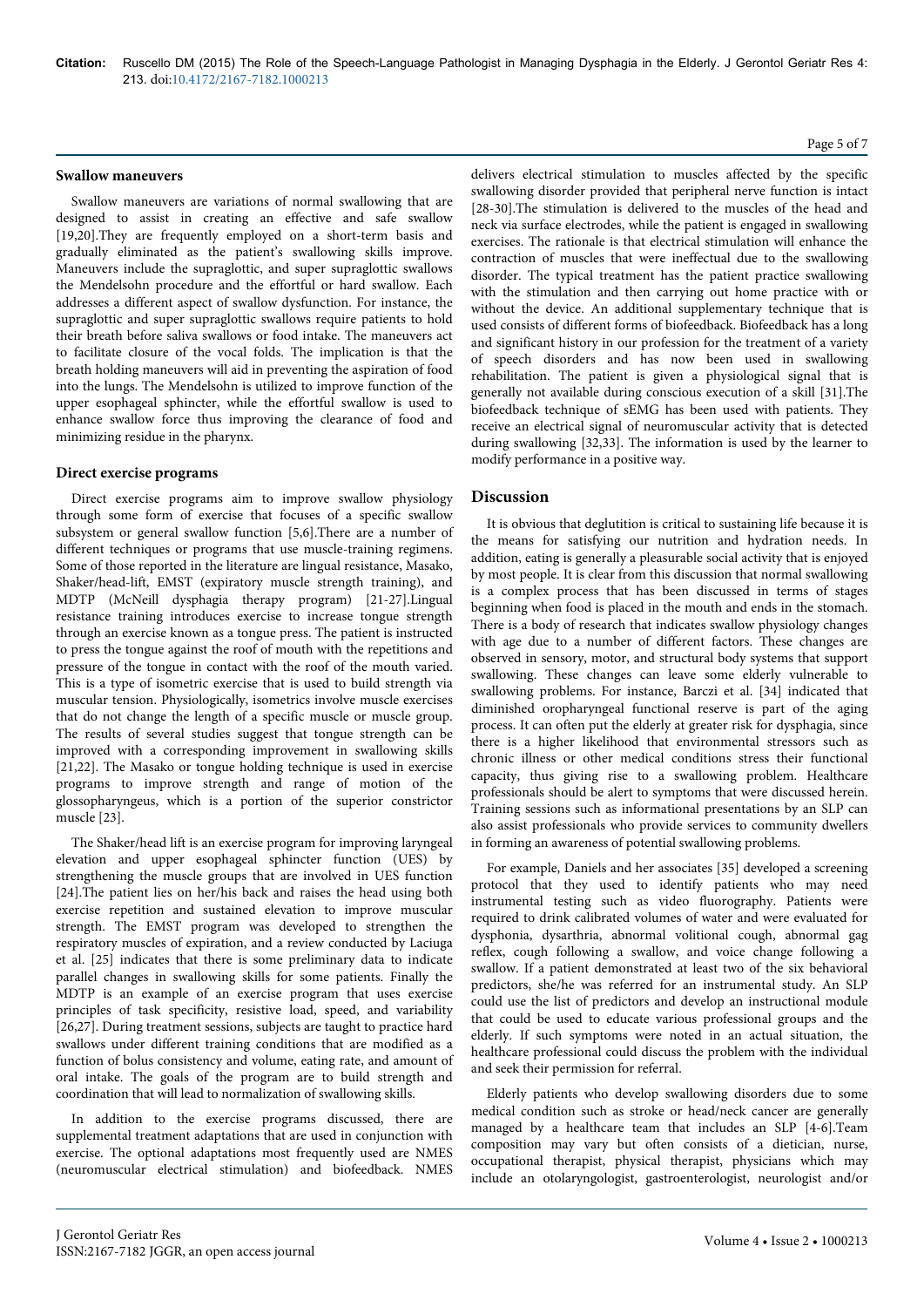radiologist, respiratory therapist and social worker. Each professional provides a unique perspective in the development of a rehabilitation program for the patient. Collectively, they formulate an interdisciplinary rehabilitation plan to minimize the impact of the swallowing disorder and any additional problems that manifest. For instance, the SLP may work with the dietician to create an appropriate diet for the patient. The dietician determines the patient's nutritional and hydration needs, while the SLP determines the safest way to provide the nutrition and hydration. This would be in supplement to treatment for the swallowing disorder. In addition, the SLP may work with the occupational and physical therapists if corrective patient positioning is needed to improve feeding performance or transfer of food from hand to mouth is a problem. Such interdisciplinary cooperation ensures that the patient receives sufficient nutrition and hydration and treatment directed to maximum recovery of all physiological functions [36].

Finally, it is evident that the SLP has a number of different therapeutic interventions available for use. The selection of a specific intervention will depend on the patient's swallowing disorder and the severity of the disorder; however, an important issue that must be considered is the evidence that is available to support the different treatments that [36,37]. What scientific evidence is available to either support or refute the different treatments? In most cases, there is some evidence from case studies or small cohort studies to support the efficacy of most treatments; however, definitive randomized controlled trials are lacking. An additional caveat is that research findings for some of the treatments are equivocal. For example, thermal stimulation is used quite frequently to stimulate initiation of the pharyngeal swallow, but there are studies that both support and refute the treatment [17,18]. Similarly, NMES is a treatment that is used very frequently, but it is very controversial, because current research findings are equivocal [5]. Readers are referred to Practice Portal of the American Speech-Language-Hearing Association (http://ncepmaps.org/ adultdysp/) for current evidence reviews regarding the different treatments that have been discussed [37].

# **Summary**

Dysphagia among the elderly is a significant problem with estimates of between 300,00 and 600,000 new cases per year and health care statistics showing that between 30% and 40% of nursing home residents have dysphagia [34,38]. It is likely that numbers of elderly with dysphagia will increase, since the elderly population is increasing and more people with chronic illnesses are living longer. The clinical care of older dysphagic adults requires a comprehensive assessment of variables that consist of standard risk factors, physiological indices, and clinical concerns. The assessment needs to be tailored to the unique characteristics and limitations of older adults and be adaptable across a continuum of care settings. An inclusive care model that incorporates a patient-centered approach with a strong emphasis on patient choice if possible, quality of life, and functional status is recommended as the most appropriate to meet the needs of the elderly [34,39]. Healthcare professionals need to be cognizant of the signs of dysphagia in community dwellers and those in different care settings. Early identification and referral are the first steps in the process of assisting the elderly patient who may present with dysphagia.

# **References**

1. Gleeson DC (1999) Oropharyngeal swallowing and aging: a review. J CommunDisord 32: 373-395.

- 2. Corbin-Lewis K, Liss JM, Sciortino, KL (2005) Clinical anatomy and physiology of the swallow mechanism. Clifton Park, Thomson Delmar Learning.
- 3. Shaw SM, Martino R (2013) The normal swallow: muscular and neurophysiological control. OtolaryngolClin North Am 46: 937-956.
- 4. Groher ME (1997) Dysphagia: diagnosis and management (3rded). Butterworth-Heinemann, Boston.
- 5. Groher ME, Crary MA (2010) Dysphagia: clinical management in adults and children. St. Louis, Mosby.
- 6. Logemann, JA (1998) Evaluation and treatment of swallowing disorders. Austin, PROED.
- 7. American Speech-Language-Hearing Association (2001) Roles of speechlanguage pathologists in swallowing and feeding disorders: technical report [Technical Report]. Available from www.asha.org/policy.
- 8. Chodzko-Zajko WJ, Ringel RL (1987) Physiological aspects of aging. Journal of Voice 1: 18-26.
- 9. Sura L, Madhavan A, Carnaby G, Crary MA (2012) Dysphagia in the elderly: management and nutritional considerations. ClinInterv Aging 7: 287-298.
- 10. Roden DF, Altman KW (2013) Causes of dysphagia among different age groups: a systematic review of the literature. OtolaryngolClin North Am 46: 965-987.
- 11. Khan A, Carmona R, Traube M (2014) Dysphagia in the elderly. ClinGeriatr Med 30: 43-53.
- 12. Forster A, Samaras N, Gold G, Samaras, D (2011) Oropharyngeal dysphagia in older adults: a review. Geriatric Medicine 2: 356-362.
- 13. Logemann JA (1993) Manual for the videofluoroscopic study of swallowing (2nded). Austin, PROED
- 14. Logemann JA, Rademaker AW, Pauloski BR, Kahrilas PJ (1994) Effects of postural change on aspiration in head and neck surgical patients. Otolaryngol Head Neck Surg 110: 222-227.
- 15. Lazarus CL, Logemann JA, Rademaker AW, Kahrilas PJ, Pajak T, et al. (1993) Effects of bolus volume, viscosity, and repeated swallows in nonstroke subjects and stroke patients. Arch Phys Med Rehabil 74: 1066-1070.
- 16. Davis JW, Lazarus C, Logemann J, Hurst PS (1987) Effect of a maxillary glossectomy prosthesis on articulation and swallowing. J Prosthet Dent 57: 715-719.
- 17. Rosenbek JC, Roecker EB, Wood JL, Robbins J (1996) Thermal application reduces the duration of stage transition in dysphagia after stroke. Dysphagia 11: 225-233.
- 18. Rosenbek JC, Robbins J, Fishback B, Levine RL (1991) Effects of thermal application on dysphagia after stroke. J Speech Hear Res 34: 1257-1268.
- 19. Lazarus CL (1993) Effects of radiation therapy and voluntary maneuvers on swallow functioning in head and neck cancer patients. ClinCommunDisord 3: 11-20.
- 20. Martin BJ, Logemann JA, Shaker R, Dodds WJ (1993) Normal laryngeal valving patterns during three breath-hold maneuvers: a pilot investigation. Dysphagia 8: 11-20.
- 21. Robbins J, Gangon RE, Theis SM, Kays SA, Hewitt AL, et al. (2005) The effects of lingual exercise on swallowing in older adults. J Am GeriatrSoc 53: 1483-1489.
- 22. Robbins J, Kays SA, Gangnon RE, Hind JA, Hewitt AL, et al. (2007) The effects of lingual exercise in stroke patients with dysphagia. Arch Phys Med Rehabil 88: 150-158.
- 23. Fujiu M, Logemann, JA (1996) Effect of a tongue-holding maneuver on posterior pharyngeal wall movement during deglutition. American Journal of Speech-Language Pathology 5: 23-30.
- 24. Logemann JA, Rademaker A, Pauloski BR, Kelly A, Stangl-McBreen C, et al. (2009) A randomized study comparing the Shaker exercise with traditional therapy: a preliminary study. Dysphagia 24: 403-411.
- 25. Laciuga H, Rosenbek JC, Davenport PW, Sapienza CM (2014) Functional outcomes associated with expiratory muscle strength training: narrative review. J Rehabil Res Dev 51: 535-546.